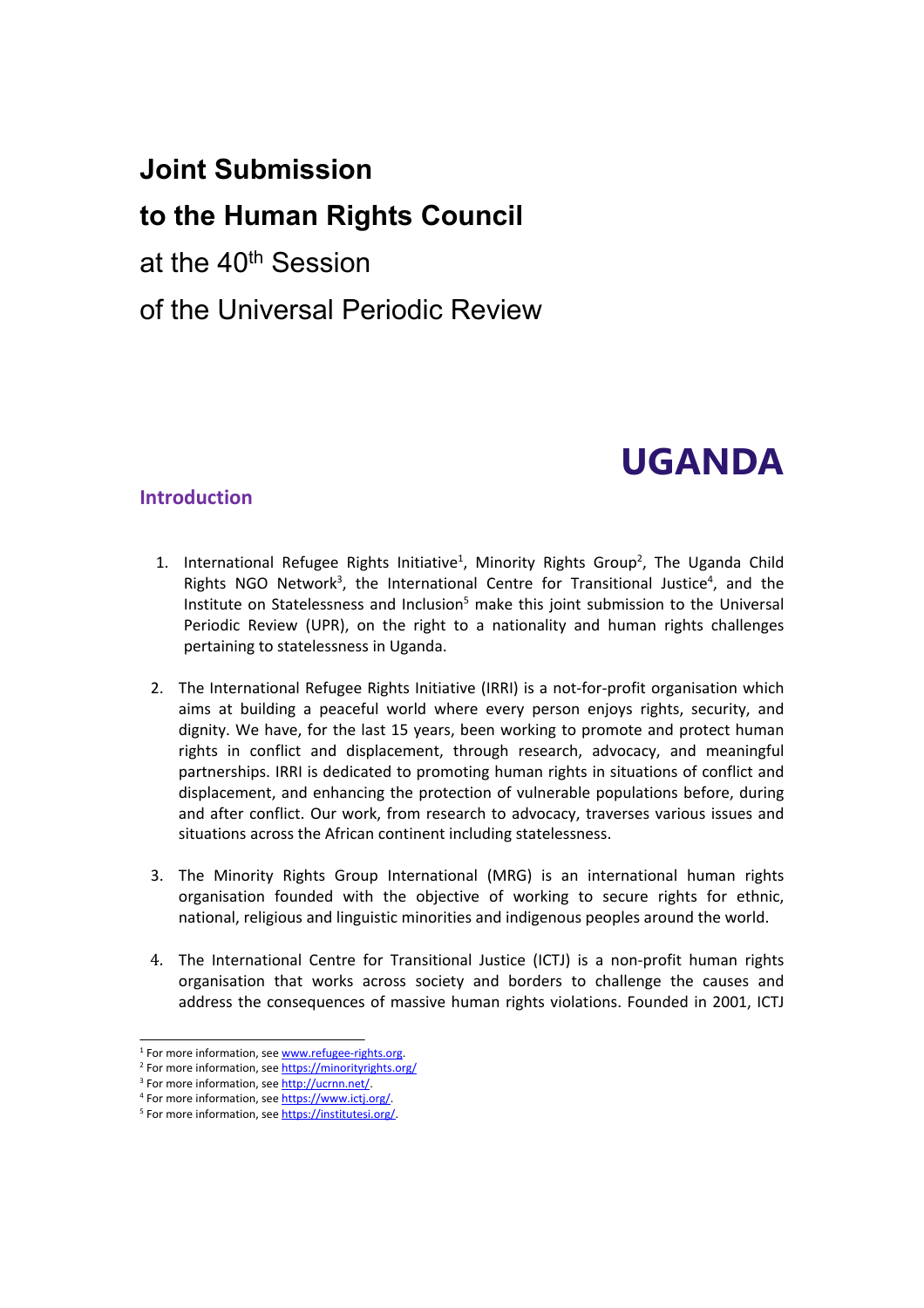aims to affirm victims' dignity, fight impunity, and promote responsive institutions in societies emerging from repressive rule or armed conflict as well as in established democracies where historical injustices or systemic abuse remain unresolved. ICTJ envisions <sup>a</sup> world where societies break the cycle of massive human rights violations and lay the foundations for peace, justice, and inclusion. ICTJ has been working in Uganda since 2009 to advance truth, justice and acknowledgment for victims of mass atrocities.

- 5. Uganda Child Rights NGO Network (UCRNN) is <sup>a</sup> coalition of child focused organizations including community based, national and international organizations working for the welfare and the rights of children in Uganda. UCRNN envisions <sup>a</sup> society where children'<sup>s</sup> rights are realized and exists to promote <sup>a</sup> coordinated action for the promotion and protection of children'<sup>s</sup> rights in Uganda.
- 6. The Institute on Statelessness and Inclusion (ISI) is the first and only human rights NGO dedicated to working on statelessness at the global level. ISI'<sup>s</sup> mission is to promote inclusive societies by realising and protecting everyone'<sup>s</sup> right to <sup>a</sup> nationality. The Institute has made over 80 country-specific UPR submissions on the human rights of stateless persons. ISI has also compiled summaries of the key human rights challenges related to statelessness in all countries under review under the 23rd to the 38<sup>th</sup> UPR Sessions.
- 7. This submission focuses on:
	- **I. Ethnic discrimination in nationality law**
	- **II. Statelessness and forced migration**
	- **III. Birth registration and children'<sup>s</sup> right to nationality and**
	- **IV. Digital ID and access to rights**

# **Previous UPR of Uganda under the First and Second Cycle**

- 8. Uganda was previously reviewed during the 12th and the 26th session of the UPR in 2011 and 2016, respectively.
- 9. During the 12<sup>th</sup> session, Uganda received the following recommendations:
	- I. Strengthen and further develop measures to ensure that all children born within the national territory are registered (Ghana).<sup>6</sup>
	- II. Batify the 1961 Convention on the Reduction of Statelessness (Slovakia).<sup>7</sup>

Uganda accepted the first and noted the second recommendation.

10. During the 26<sup>th</sup> session, Uganda received the following recommendations:

<sup>6</sup> A/HRC/19/16, recommendation 111.72.

<sup>&</sup>lt;sup>7</sup> A/HRC/19/16, recommendation 112.12.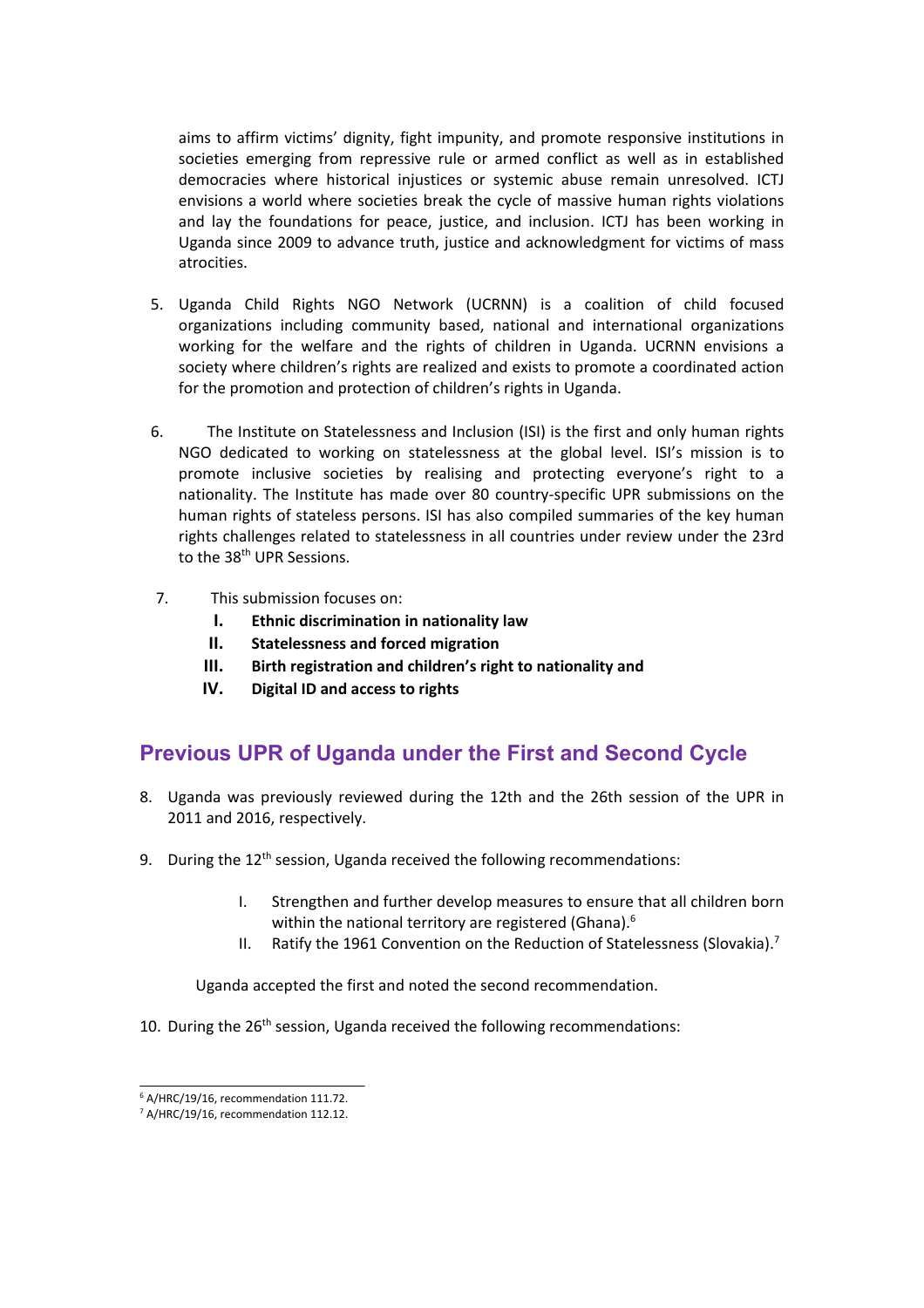- I. Ratify the International Convention for the Protection of All Persons from Enforced Disappearance, the Convention on the Reduction of Statelessness, and the Protocol to Prevent, Suppress and Punish Trafficking in Persons, Especially Women and Children, supplementing the United Nations Convention against Transnational Organized Crime (Panama). 8
- II. Ratify the International Convention for the Protection of All Persons from Enforced Disappearance, the Convention on the Reduction of Statelessness, the Optional Protocol to the Convention against Torture, the Optional Protocol to the Convention on the Elimination of All Forms of Discrimination against Women and the Second Optional Protocol to the International Covenant on Civil and Political Rights (Ukraine).<sup>9</sup>
- III. Exert further efforts to ensure that all children born in the national territory are registered (Sudan).
- IV. Adopt measures to reduce the number of children without birth registration (Angola).

Uganda noted the first two recommendations and accepted the third and fourth recommendations.

## **National Law**

- 11. Uganda does not have <sup>a</sup> dedicated statelessness determination procedure in place. The absence of such <sup>a</sup> procedure makes it difficult to identify groups (at risk) of statelessness, collect substantive quantitative data on statelessness in Uganda. Identifying stateless people in the country is the first step to providing them adequate protection and rights in line with international law.
- 12. Further, no safeguards exist in national law to prevent statelessness or adequately protect stateless persons. 10 Uganda'<sup>s</sup> nationality laws have faced significant transformation since independence. The amendment of the independence Constitution in 1967 saw the removal of nationality acquisition based on <sup>a</sup> *jus soli* provision and the introduction of ethnicity-based citizenship, which was later partially restored in the 1995 Constitution, particularly for indigenous communities*. 11* The 1995 Constitution, as amended in 2005, is the current legal framework that regulates citizenship matters in Uganda. Nationality acquisition relies on <sup>a</sup> descent-based system, which limits the automatic transmission of citizenship by birth to:  $^{12}$ 
	- 'Every person born in Uganda [and] one of whose parents or grandparents is or was <sup>a</sup> member of any of the indigenous communities existing and residing within the borders of Uganda as at the first day of February 1926, and set out in the Third Schedule to this Constitution'; and

<sup>8</sup> A/HRC/34/10, recommendation 117.39.

<sup>&</sup>lt;sup>9</sup> A/HRC/34/10, recommendation 117.51.

<sup>10</sup> Bronwen Manby, *Statelessness and Citizenship in the East African Community*, UNHCR, (September 2018), available at: <https://data2.unhcr.org/en/documents/download/66807>.

<sup>&</sup>lt;sup>11</sup> 1995 Constitution of the Republic of Uganda.

 $12$  1995 Constitution of the Republic of Uganda Article 10.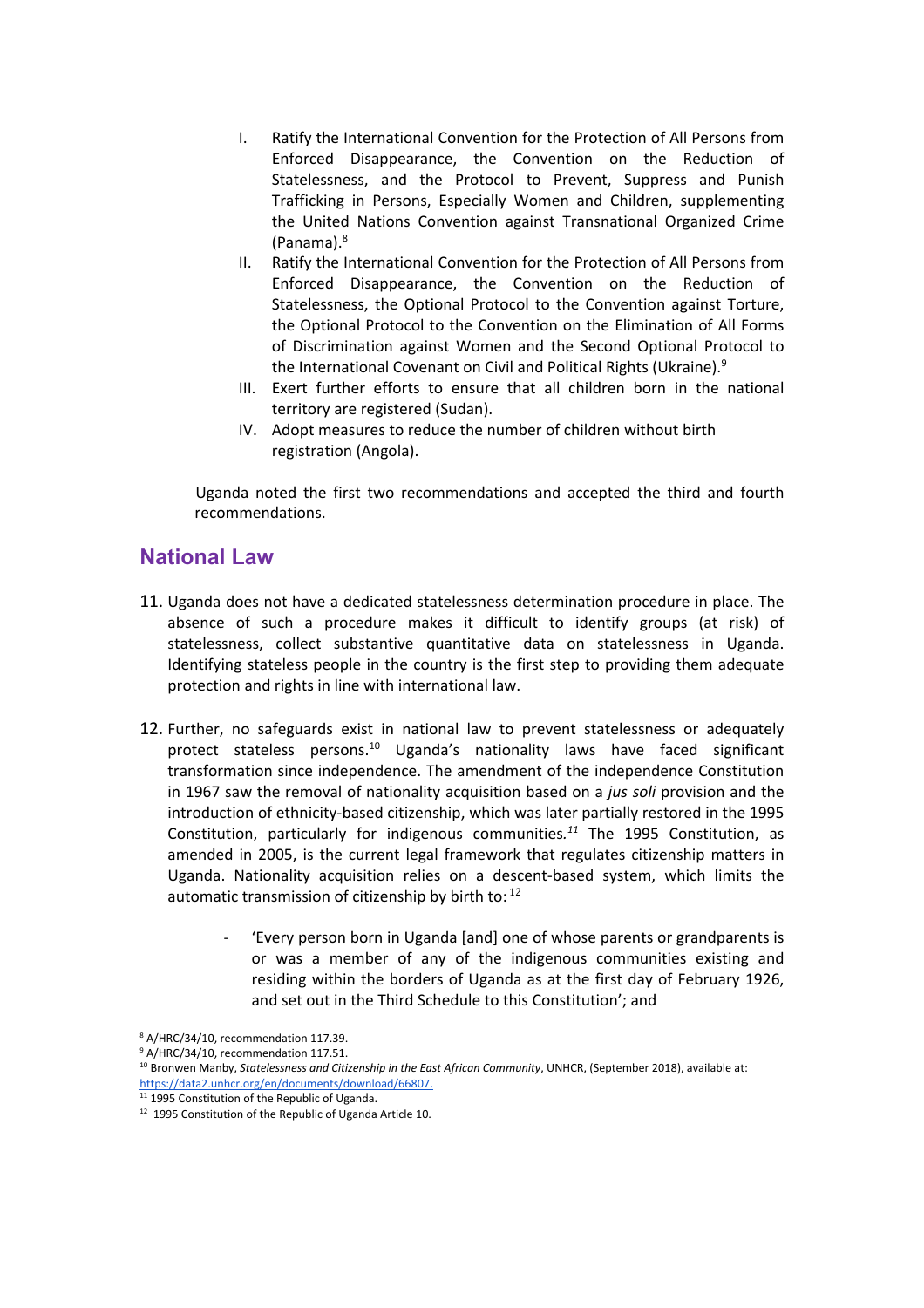- 'Every person born in or outside Uganda [and] one of whose parents or grandparents was at the time of birth of that person <sup>a</sup> citizen of Uganda by birth'.
- 13. According to the Constitution, foundlings acquire Ugandan citizenship by birth. A child, five years of age or younger, found in Uganda with unknown parents, is presumed to be <sup>a</sup> citizen of Uganda by birth.
- 14. The growth of the Ugandan diaspora post-independence has led to growing communities of Ugandans living abroad, and resulted in increasing tolerance of dual nationality. Article 12(b) of the Uganda Citizenship and Immigration Control Act (UCICA) provides that citizenship is automatically conferred to persons born outside Uganda if their parents or grandparents were at the time of the birth of that person <sup>a</sup> citizen of Uganda by birth.<sup>13</sup> In 2009, the UCICA was amended to include provisions that accept possessing dual nationality, particularly for Ugandan nationals who acquired <sup>a</sup> foreign citizenship by registration or by naturalisation, and people who wish to re-acquire Ugandan citizenship.
- 15. Further, the Constitution (Amendment) Act 2005, substitutes the previously noted clauses which prevent dual nationality. The Amendment stipulates retention of Ugandan citizenship in case a Ugandan acquires another citizenship $^{14}$ , in addition to permitting non-Ugandan citizens to apply and receive Ugandan citizenship while retaining the citizenship of their origin countries<sup>15</sup>. However, dual nationality can only be granted if <sup>a</sup> number of conditions are met, which differ based on being <sup>a</sup> Ugandan citizen at birth who acquires another nationality or <sup>a</sup> foreign national who acquires Ugandan nationality by registration or naturalisation.<sup>16</sup>

## **Snapshot of Statelessness in Uganda**

16. According to UNHCR, reliable information on the number of stateless persons in Uganda is unknown.<sup>17</sup> It is estimated that tens of thousands of people are affected by statelessness. Statelessness in Uganda relates strongly to gaps in law and practice to guarantee the right to nationality for vulnerable groups, including minority groups and those affected by forced displacement. The lack of safeguards to statelessness in legislation, coupled with ethnic discrimination, is the main cause of statelessness in Uganda. Gaps in Uganda'<sup>s</sup> nationality laws create cracks through which individuals could become stateless.

4

<sup>&</sup>lt;sup>13</sup> Uganda Citizenship and Immigration Control Act, Article 12(b).

<sup>&</sup>lt;sup>14</sup> Article 15, section (a)(1), Constitution Amendment Act (2005).

<sup>&</sup>lt;sup>15</sup> Article 15, section (a)(2) Constitution Amendment Act (2005).

<sup>16</sup> Bronwen Manby, *Statelessness and Citizenship in the East African Community*, UNHCR, (September 2018), page 15, available at: <https://data2.unhcr.org/en/documents/download/66807>. Moreover, under Section 24 of UCICA, any person who acquired Ugandan citizenship through registration or naturalisation must provide evidence proving the renunciation of any other nationality within <sup>a</sup> ninety-day period or else "the registration or naturalisation of that person as <sup>a</sup> citizen of Uganda shall be cancelled; and he or she shall be taken never to have been so registered."

<sup>&</sup>lt;sup>17</sup> UNHCR, Global focus, available at <https://reporting.unhcr.org/node/29195>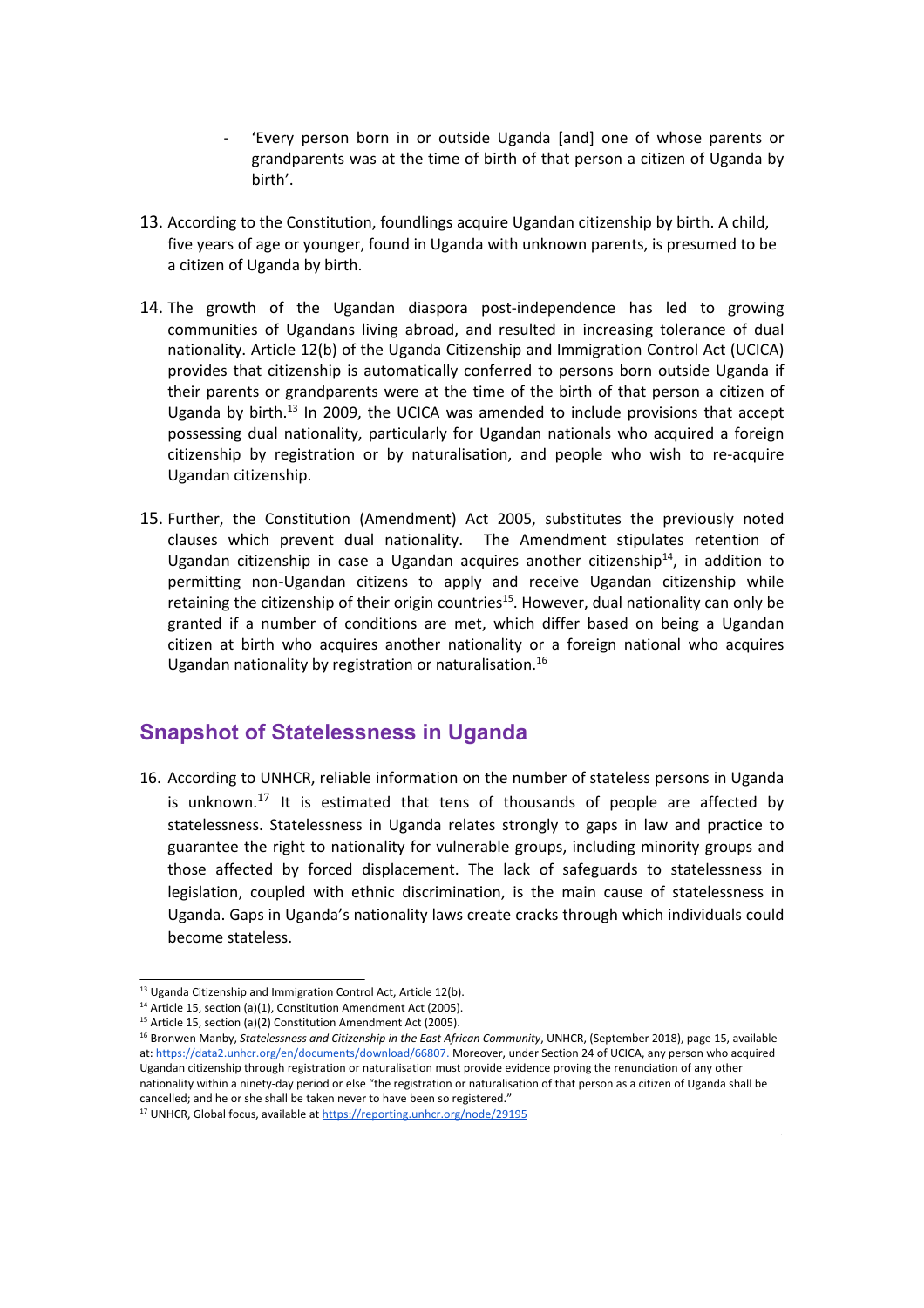- 17. The groups predominantly affected by statelessness include pre-independence migrants like the Maragoli, Asian returnees, and Isaaq Somalis. Also, long-term refugees, especially Rwandan and Congolese refugees who have lived in Uganda for over 50 years, and other ethnic minorities like the Benet, Bakingwe, Bagabo, who are not recognised by the constitution face (risks of) statelessness. As <sup>a</sup> result of their status, they are exposed to numerous human rights violations and abuse as discussed below.
- 18. Children face the risk of statelessness, both due to discriminatory laws, intergenerational statelessness, and practices related to birth registration. Uganda'<sup>s</sup> nationality laws prevents refugees from naturalising despite the protracted nature of their situation, whereby risks of childhood statelessness continue to exist due to the lack of safeguards against intergenerational statelessness. Also, Children Born of War (CBW) face risks of statelessness (see Issue III), and low birth registration in remote areas in the country create increased risks of statelessness as <sup>a</sup> birth certificate is often an important document to establish <sup>a</sup> person'<sup>s</sup> nationality.

### **Issue I - Ethnic discrimination in nationality law**

- 19. Uganda'<sup>s</sup> colonial boundaries were drafted arbitrarily, resulting in cross-border communities residing in neighbouring countries including, the Democratic Republic of Congo, South Sudan, Rwanda, and Kenya.<sup>18</sup> The Third Schedule to Uganda's 1995 Constitution added another complex layer in defining who belongs to the country, explicitly identifying ethnic communities whose ancestors were of indigenous origin to Uganda as birth right citizens. The Third Schedule to the Constitution, as amended in 2005, attributes nationality at birth only to those that are members of 65 ethnic groups or their descendants.<sup>19</sup>
- 20. Ethnic minorities like the Maragoli, the Benet, the Bakingwe, the Bagabo groups, of Asian and European descent who have lived in Uganda since before 1926, are not eligible to acquire or transmit Ugandan citizenship by birth since they are not listed in the Third Schedule of the Constitution, despite efforts to advocate for their recognition as an indigenous community.<sup>20</sup>
- 21. **The Maragoli** have been <sup>a</sup> stateless community since the adoption of the 1995 Constitution. They are part of the larger Luhya ethnic group of Kenya. It is estimated there are around 18,000 Maragolis in Uganda. $^{21}$  The 2014-2015 countrywide National Identification registration exercise by the National Identification and Registration Authority (NIRA) led to the withholding of national IDs of the Maragoli because they do not meet the constitutional requirements to acquire Ugandan nationality. In recognition

<sup>&</sup>lt;sup>18</sup> Globalcit, Country report: Uganda,

https://cadmus.eui.eu/bitstream/handle/1814/66750/RSC\_GLOBALCIT\_CR\_2020\_8.pdf?sequence=1&isAllowed=y

<sup>&</sup>lt;sup>19</sup> 1995 Constitution of the Republic of Uganda.

<sup>&</sup>lt;sup>20</sup> 1995 Constitution of the Republic of Uganda.

<sup>21</sup> Bronwen Manby, *Statelessness and Citizenship in the East African Community*. UNHCR, (2018), p. 91, <https://data2.unhcr.org/en/documents/download/66807>.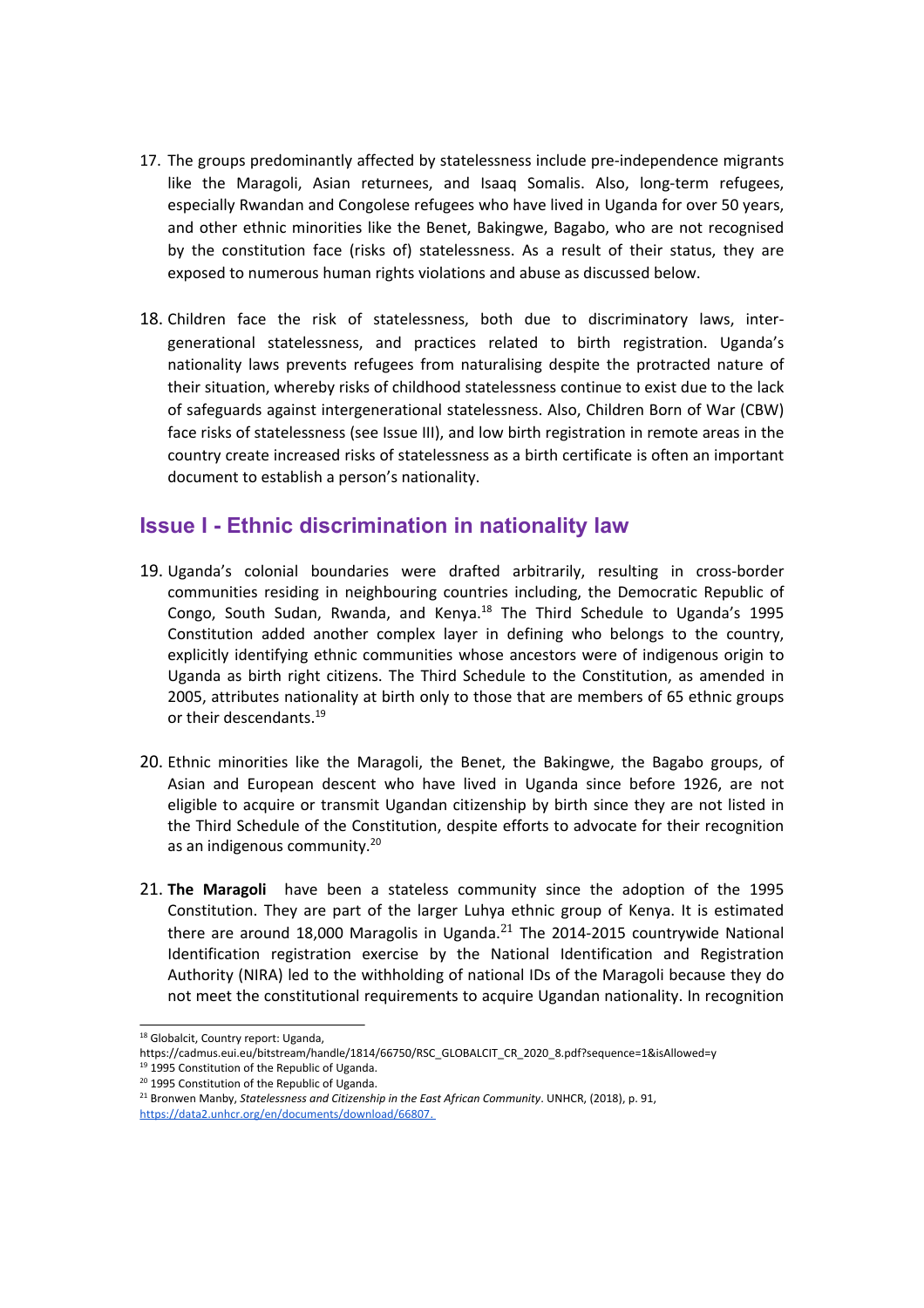of their plight, the government offered the Maragoli citizenship by naturalisation, submitting them, however, to <sup>a</sup> discretionary process based on 20 years of residency in Uganda and not allowing them to transmit their citizenship to the next generation, thus providing a temporary solution.<sup>22</sup>

- 22. In 2014, the Maragoli community filed <sup>a</sup> petition to the parliament seeking recognition as an indigenous Ugandan tribe.<sup>23</sup> In 2015, community leaders were invited to present their case to the Legal and Parliamentary Affairs Committee of Parliament which was considering <sup>a</sup> Constitution Amendment Bill. The Committee recommended the establishment of <sup>a</sup> Constitutional Review Commission. In 2016, the Solicitor General advised NIRA that the Maragoli should be issued national IDs "pending the constitutional amendment for inclusion of the Maragoli in the indigenous communities listed in the Third Schedule of the Constitution". The need to provide the Maragoli with national IDs was attributed to the challenges they faced in accessing health care, education, employment, as well as birth registration.<sup>24</sup> Following consistent lobbying efforts, fuelled by the urgent need of National IDs, NIRA released the formally withheld national IDs in 2018 and 14 members of the Maragoli community were appointed to the Constitutional Review Commission.<sup>25</sup> In August 2020, a Private Members Bill for Constitutional Amendment was tabled in Parliament seeking the recognition of the Maragoli as one of the indigenous tribes in Uganda. The Bill sought for the amendment of the Third Schedule of the Constitution to include the Maragoli as one of Uganda'<sup>s</sup> indigenous tribes.<sup>26</sup>
- 23. **The Benet** are not listed among the recognised indigenous groups in the Third Schedule to the 1995 constitution, and neither in the 2005 Amendment. The Benet people are an indigenous community hailing from Mt. Elgon in Eastern Uganda with an estimated population of over 8,500 people. In 1993, the government gazetted the land of the Benet people into Mt. Elgon Crown Forest back without consultation or the consent of the community.<sup>27</sup> The government's failure to resettle the Benet who were evicted from their ancestral land by Uganda Wildlife Authority (UWA) decades ago has resulted into <sup>a</sup> series of events including violent clashes with government authorities which has led to the loss of lives of several Benet People living on the disputed parts of the Mt. Elgon.<sup>28</sup>

<sup>22</sup> Johanna Seidl, *Quest for citizenship – the story of the Maragoli*, (January 2019), [http://refugee-rights.org/wp](http://refugee-rights.org/wp-content/uploads/2019/01/Quest-for-Citizenship-Maragoli-1-1.pdf)[content/uploads/2019/01/Quest-for-Citizenship-Maragoli-1-1.pdf](http://refugee-rights.org/wp-content/uploads/2019/01/Quest-for-Citizenship-Maragoli-1-1.pdf).

<sup>&</sup>lt;sup>23</sup> Radio One, 'The 'Maragoli' tribe to petition parliament, Citizenship Rights in Africa Initiative', (July 2014), available at: <https://citizenshiprightsafrica.org/uganda-the-maragoli-tribe-to-petition-parliament/>.

<sup>&</sup>lt;sup>24</sup> Ibid. N.33.

<sup>25</sup> Tigranna Zakaryan, *Report on Citizenship Law: Uganda*, GLOBALCIT, April 2020, p. 12,

[https://cadmus.eui.eu/bitstream/handle/1814/66750/RSC\\_GLOBALCIT\\_CR\\_2020\\_8.pdf?sequence=1&isAllowed=y](https://cadmus.eui.eu/bitstream/handle/1814/66750/RSC_GLOBALCIT_CR_2020_8.pdf?sequence=1&isAllowed=y).

<sup>&</sup>lt;sup>26</sup> Daily Monitor, Maragoli minority group to be recognised soon, April 11, 2021. Available at

https://www.monitor.co.ug/uganda/special-reports/maragoli-minority-group-to-be-recognised-soon-3357614 27 Alliance for Food Sovereignty in Africa, *The Benet'<sup>s</sup> struggle to secure their land*, July 2019, available at

https://afsafrica.org/wp-content/uploads/2019/04/the-benets-struggle-to-secure-a4-1.pdf

<sup>&</sup>lt;sup>28</sup>Since 2003, the Benet Lobby Group in concert with other civil society organisations have pursued legal action against UWA. Among the steps the government has taken to end the long-standing conflicts between the Benet community and UWA is the government'<sup>s</sup> decision to surrender 8,250 hectares to the landless Benet. For more information, please see: Daily Monitor, 1 dead as locals, UWA clash over parkland, July 29, 2020, available at [https://www.monitor.co.ug/uganda/news/national/1-dead](https://www.monitor.co.ug/uganda/news/national/1-dead-as-locals-uwa-clash-over-parkland--1909548)[as-locals-uwa-clash-over-parkland--1909548](https://www.monitor.co.ug/uganda/news/national/1-dead-as-locals-uwa-clash-over-parkland--1909548); Daily Monitor, Govt orders UWA to surrender 8,000 hectares to Kween locals, August 03, 2020, Available at [https://www.monitor.co.ug/uganda/news/national/govt-orders-uwa-to-surrender-8-000](https://www.monitor.co.ug/uganda/news/national/govt-orders-uwa-to-surrender-8-000-hectares-to-kween-locals-1913070) [hectares-to-kween-locals-1913070](https://www.monitor.co.ug/uganda/news/national/govt-orders-uwa-to-surrender-8-000-hectares-to-kween-locals-1913070)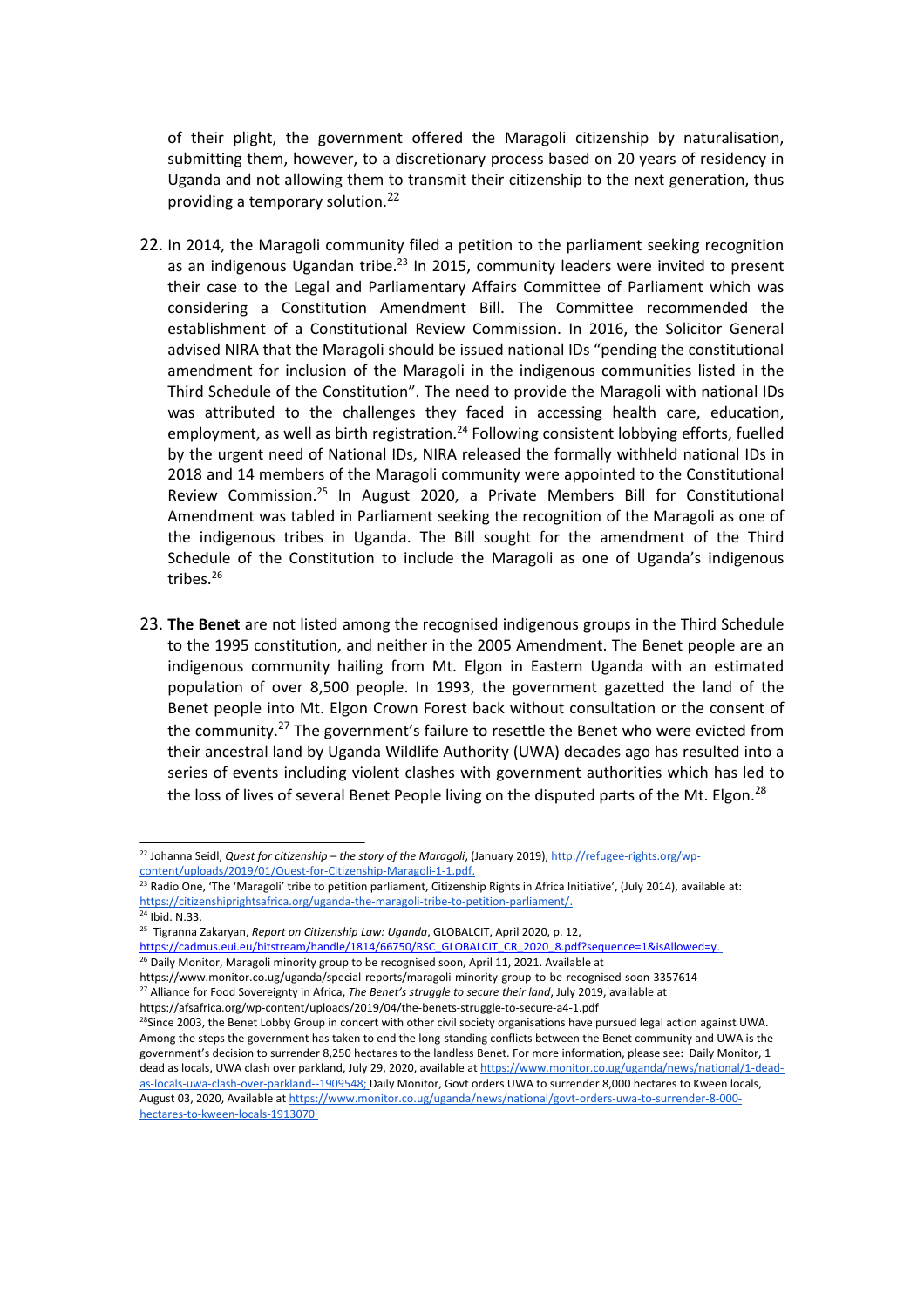- 24. **The Bakingwe** are not listed in the Constitution, yet they have been living in Kasese along the shores of Lake George and Lake Edward for centuries and traded in salt from lake Katwe and are neither <sup>a</sup> clan of any of the other indigenous communities that live in Kasese.<sup>29</sup>
- 25. **The Bagabo** also are from Kasese District and were not included in the 2005 National schedule of ethnic groups. They have petitioned Parliament alongside the Bakingwe and have also complained on their livelihoods based on fishing as being threatened by the exclusions they face. 30
- 26. **Children of Ugandan Asian "returnees":** The 1972 mass deprivation of Ugandan nationality of Ugandan Asians by the Amin regime (1971-1979) was <sup>a</sup> critical landmark in the discourse regarding citizenship rights in Uganda. 31 The nationality deprivation was targeted at expelling citizens and residents of South Asian descent for socio-economic reasons, i.e. the Obote government focused on privileging Ugandan workers over other workers. However, targeting <sup>a</sup> specific ethnic community with nationality deprivation had <sup>a</sup> discriminatory effect.
- 27. In 1982, <sup>a</sup> new government passed legislation for the restoration of confiscated property, enabling the return of Ugandan Asians.<sup>32</sup> The children of Uganda Asians who returned to Uganda, however, have faced challenges regarding citizenship acquisition. <sup>33</sup> Children of those who obtain Ugandan citizenship through registration or naturalisation do not obtain citizenship as part of the same process. Children who are born after the parent acquires citizenship through naturalisation or registration, do not automatically obtain citizenship at birth (Article 19(b) Constitution). Consequently, <sup>a</sup> number of children of Ugandan Asian "returnees" who have grown up or were born in Uganda do not have Ugandan citizenship or and are at increased risk of statelessness, especially if their parent(s) renounced another citizenship to reacquire Ugandan citizenship prior to the amendment of the UCICA to allow for eligible individuals to possess dual citizenship.<sup>34</sup> During the negotiations of the 1995 Constitution, Uganda's Asian community attempted to advocate for their recognition as an indigenous community. To date, they are not recognised as citizens.
- 28. **The Somalis** are not listed as an indigenous community in the Third Schedule of the Constitution. There is <sup>a</sup> significant number of Somalis in Uganda. Many are refugees but there are also descendants of pre-independence migrants from Somaliland. During the

<sup>29</sup> https://ugandaradionetwork.com/story/bakingwe-tribe-requests-constitutional-recognition <sup>30</sup> Petitions from Bagabo and Bakingwe in Kasese:

file:///C:/Users/Agnes/AppData/Local/Temp/Petition%20of%20the%20Bakigwe%20and%20Bagabo%20Ethnic%20Minorities%2 0to%20be%20included%20in%20the%20Constitution%20of%20the%20Republic%20of%20Uganda.pdf.

<sup>&</sup>lt;sup>31</sup> Tigranna Zakaryan, Report on Citizenship Law: Uganda, GLOBALCIT, April 2020, p. 5-6,

[https://cadmus.eui.eu/bitstream/handle/1814/66750/RSC\\_GLOBALCIT\\_CR\\_2020\\_8.pdf?sequence=1&isAllowed=y](https://cadmus.eui.eu/bitstream/handle/1814/66750/RSC_GLOBALCIT_CR_2020_8.pdf?sequence=1&isAllowed=y).<br><sup>32</sup> Uganda Expropriated Properties Act, No. 9 of 1982, Laws of Uganda, Cap. 87.

<sup>33</sup> Bronwen Manby, *Statelessness and Citizenship in the East African Community*. UNHCR, (2018), available at: <https://data2.unhcr.org/en/documents/download/66807>.

<sup>34</sup> Tigranna Zakaryan, *Report on Citizenship Law: Uganda*, GLOBALCIT, May 2019, available at: [https://cadmus.eui.eu/bitstream/handle/1814/62485/RSCAS\\_GLOBALCIT\\_CR\\_2019\\_05.pdf](https://cadmus.eui.eu/bitstream/handle/1814/62485/RSCAS_GLOBALCIT_CR_2019_05.pdf).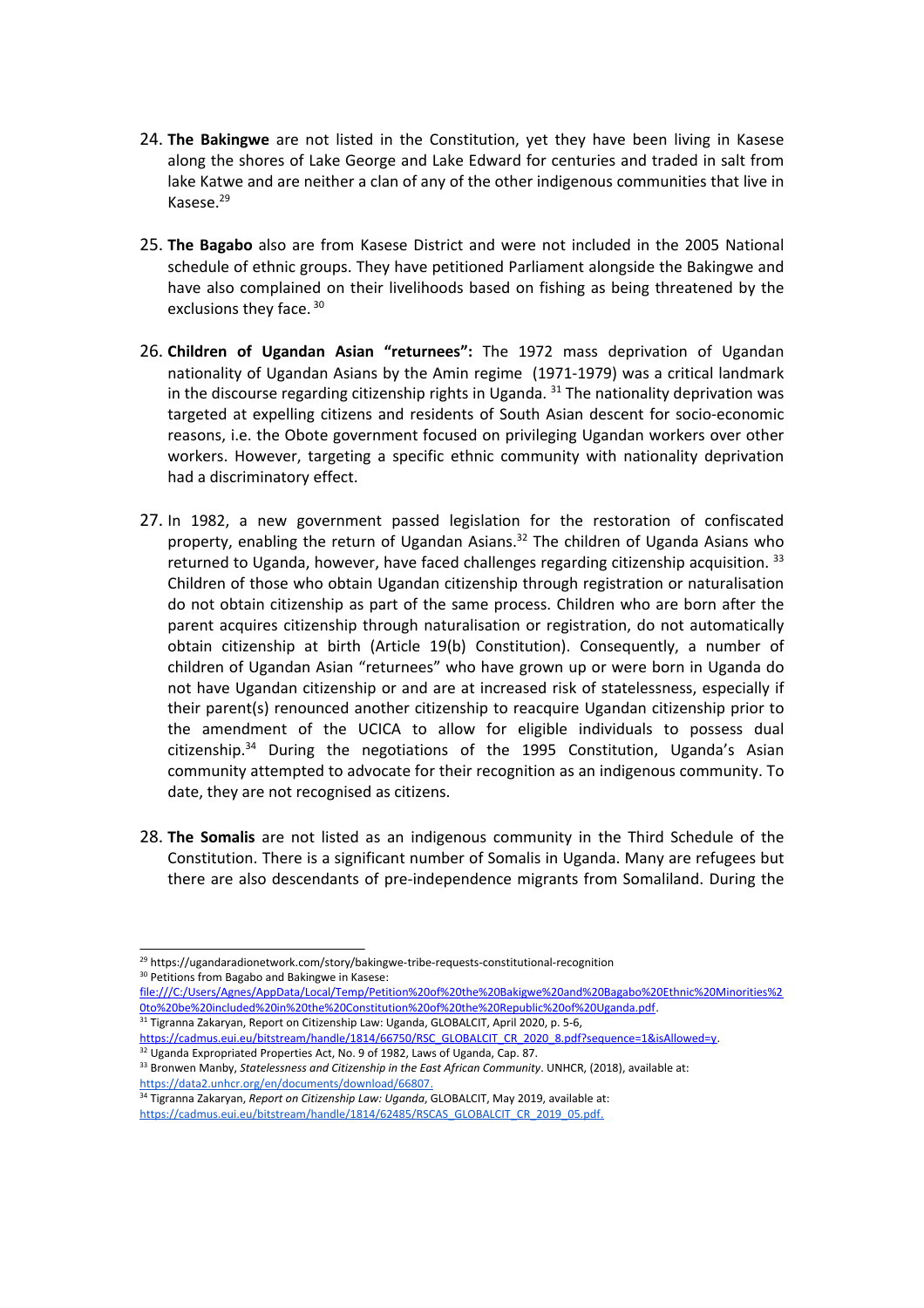mass registration exercise for national identity cards, Somalis needed to prove that they fulfilled the requirements to acquire citizenship at independence either by birth or by registration or naturalisation.<sup>35</sup> Although some were entitled to automatic attribution of citizenship by law, they were rejected in practice preventing their children from enjoying citizenship by descent. Around 307,000 registered Somali refugees have arrived following the collapse of the Somali state in the 1990s.<sup>36</sup>

#### **Issue II - Statelessness and forced migration**

- 29. Uganda is home to over 1.4 million refugees, and of these, <sup>a</sup> considerable number are caught in protracted situations unable to return to their countries of origin, sometimes for decades.<sup>37</sup> The number of refugees who have lived in protracted exile in Uganda for the past three decades is estimated to be more than 80,000. Among these, are Rwandan Tutsi who fled the genocide, Congolese who fled after the defeat of the Lumumbist rebels, Sudanese refugees prior to the secession of South Sudan. Unable to return due to persecution and other grounds, they have lost their connection with their home countries and do not enjoy nationality rights there. Despite their protracted stay, they have also not been able to acquire Ugandan citizenship.<sup>38</sup>
- 30. There is significant political opposition to granting Ugandan citizenship to refugees. This has left many long-term refugees stranded and more vulnerable to statelessness. In June 2012, during an event to commemorate World Refugee Day, Uganda's Minister for Relief, Disaster Preparedness and Refugees, announced that the government had set up <sup>a</sup> committee to discuss the mechanisms for naturalisation of refugees, particularly for long-term refugees who have lived in the country for lengthy periods and had no interest in returning to their countries of origin.<sup>39</sup>
- 31. In 2015, the Ministry of Internal Affairs embarked on <sup>a</sup> country wide campaign to enable any non-citizen who 'has legally and voluntarily migrated to and has been living in Uganda for at least ten years', pursuant to Article 14 of the Uganda Citizenship and Immigration Control Act to acquire Ugandan citizenship. This provision excludes refugees from registering as they do not meet the 'voluntary migration' criteria. 40
- 32. Children of refugees are left stateless, even if they are from <sup>a</sup> community listed in the Constitution. They do not acquire citizenship based on birth in Uganda. As UNHCR explains: '*although "Banyarwanda" was listed as one of the "indigenous communities" of Uganda in the 1995 constitution (a controversial decision in the immediate aftermath of the Rwandan genocide) on the grounds that <sup>a</sup> substantial number of Banyarwanda were*

<sup>&</sup>lt;sup>35</sup> Ibid.

<sup>&</sup>lt;sup>36</sup> Ibid. N. 33.

<sup>&</sup>lt;sup>37</sup> UNHCR, Inter-Agency Revised Country Refugee Response Plan, August 2020, available at

<https://reliefweb.int/report/uganda/inter-agency-revised-uganda-country-refugee-response-plan-july-2020-december-2021> 38 International Refugee Rights Initiative, *The Eligibility for Refugees to Acquire Ugandan Citizenship*, (March 2016), available at: <http://refugee-rights.org/the-eligibility-for-refugees-to-acquire-ugandan-citizenship/>.

<sup>39</sup> The New Humanitarian Government *plans naturalization for refugees,* 21 June 2012. <https://reliefweb.int/report/uganda/government-plans-naturalization-refugees>.

<sup>40</sup> Uganda Radio Network, *Government Starts Naturalizing Foreign Nationals,* 19 January 2015.

<https://ugandaradionetwork.com/story/government-starts-naturalizing-foreign-nationals#ixzz4IuVcOXPg>.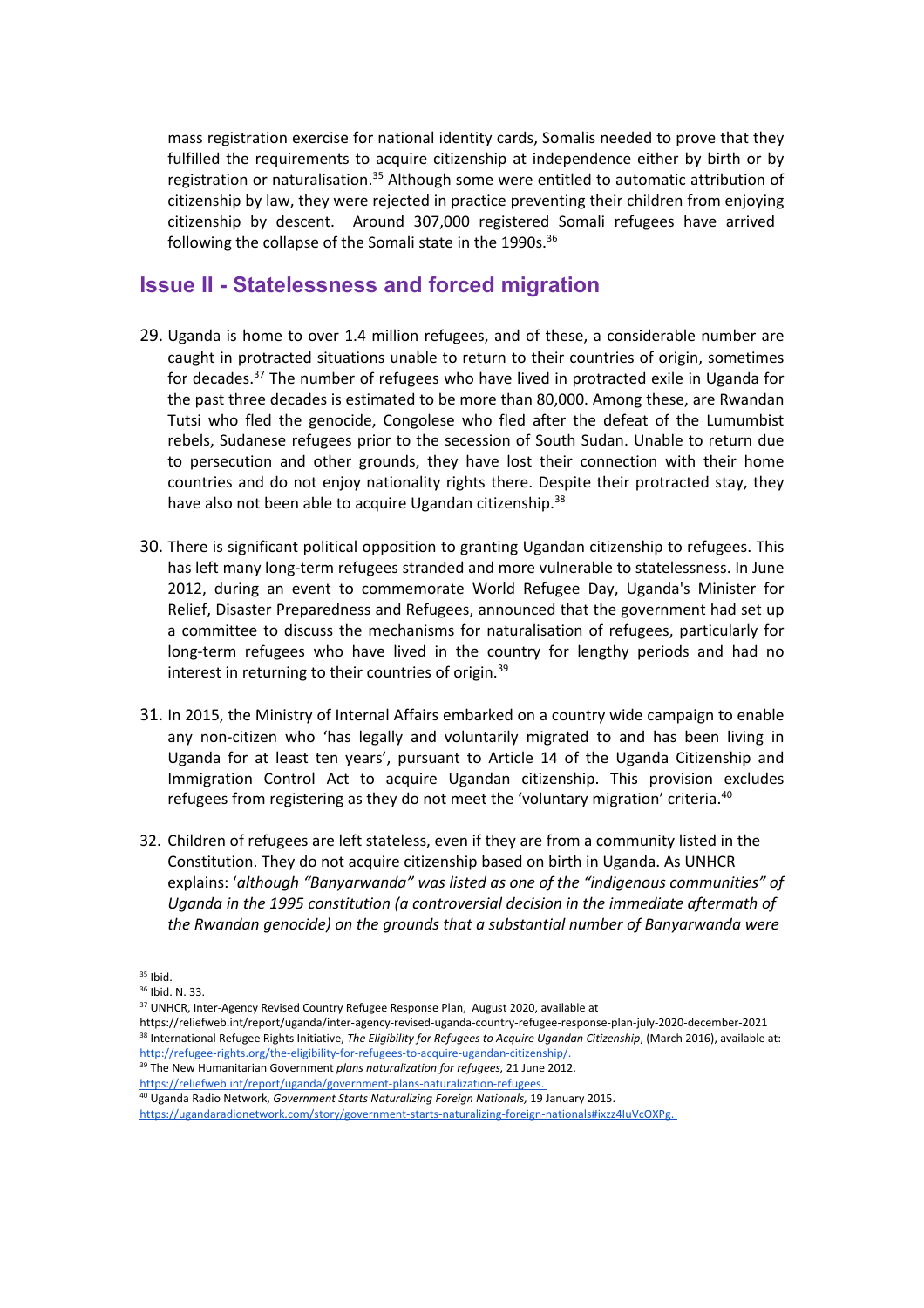*included in Uganda by colonial boundaries, children of Rwandan refugees are not attributed Ugandan citizenship at birth. In practice, it is very difficult for officials to distinguish between those who are descendants of Rwandan refugees and those who are Ugandan Banyarwanda. The same is true of Acholi and Kakwa who have fled from South Sudan, and others who are members of cross-border communities*'. 41

33. In October 2015, following a petition seeking the interpretation of the Constitution<sup>42</sup> regarding the eligibility of refugees to acquire Ugandan nationality. the Constitutional Court ruled that refugees can acquire Ugandan citizenship by naturalisation and not by registration.<sup>43</sup> Despite this progressive ruling, the reality demonstrates challenges refugees face in successfully naturalising. Relevant authorities have <sup>a</sup> broad discretionary power to determine whether to approve naturalisation applications, compared to applications for registered citizenship. Refugees approaching the office of the Immigration Department are turned away with the explanation that they are not eligible to apply for naturalised citizenship.<sup>44</sup>

# **ISSUE III – Birth registration and chilren'<sup>s</sup> right to <sup>a</sup> nationality**

- 34. Article 7 of the Convention of the Rights of the Child sets out children's right to be registered immediately after birth, to <sup>a</sup> name, <sup>a</sup> nationality, and to know and be cared for by their parents. It requires State Parties to fulfil these rights, especially where children would otherwise be stateless.<sup>45</sup> Moreover, the African Union agenda 2063, and the African Union Charter on the Rights and Welfare of the Child all have provisions geared towards ensuring that states remove legal impediments around birth registration and the conferment of nationality. Regarding safeguards against statelessness, Article 6 of the African Charter on the Rights and Welfare of the Child mandates states to grant nationality to children born in their territory who would otherwise be stateless.<sup>46</sup> However, Uganda has very few safeguards for children who would otherwise be stateless.
- 35. The Constitution of Uganda provides that "[t]he State shall register every birth, marriage and death occurring in Uganda".<sup>47</sup> Similarly, section 4(1) (d), (e) of Uganda's Children Act stipulates that <sup>a</sup> child has <sup>a</sup> right to be registered after birth and to be given <sup>a</sup> name and nationality.<sup>48</sup> Section 28 of the Registration of Persons Act 2015 provides for compulsory registration of any birth in Uganda.<sup>49</sup> However, Uganda still has a weak birth registration

9

<sup>41</sup> Bronwen Manby, *Statelessness and Citizenship in the East African Community*. UNHCR, (2018), available at: <https://data2.unhcr.org/en/documents/download/66807>.

<sup>&</sup>lt;sup>42</sup> Constitution of Uganda 1995, Article 12.

<sup>43</sup> Ihttp://citizenshiprightsafrica.org/wp-content/uploads/2015/10/Uganda-ConCt-refugee-eligibility-citizenship-2015.pdf

<sup>44</sup> Bronwen Manby, *Statelessness and Citizenship in the East African Community*. UNHCR, (2018), p. 71, available at: <https://data2.unhcr.org/en/documents/download/66807>.

<sup>45</sup> 1989 *Convention on the Rights of the Child, Article 7.*

<sup>&</sup>lt;sup>46</sup> 1990 African Charter on the Rights and Welfare of the Child, Article 6.

<sup>&</sup>lt;sup>47</sup> Constitution of Uganda 1995, Article 18.

<sup>48</sup> 1997 Children Act, Section 4(1) (d&e).

<sup>&</sup>lt;sup>49</sup> 2015 Registration of Persons Act of Uganda, Section 28.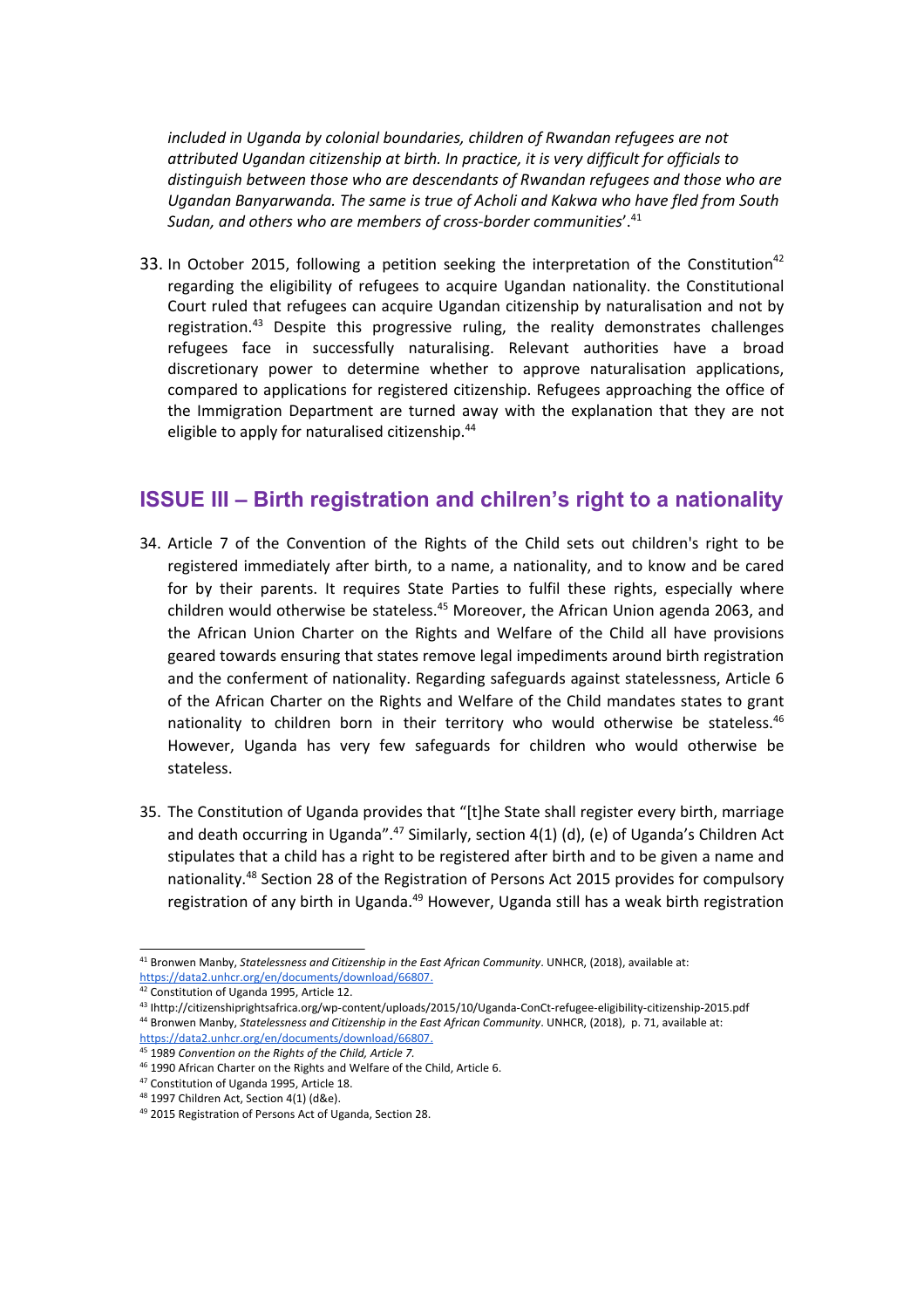system and one of the lowest rates of birth registration in Africa. 50 According to <sup>a</sup> 2016 Demographic and Health Survey (DHS), about 32 percent of children under the age 5 had their births registered with the civil authority.<sup>51</sup> Lack of awareness, fees and difficulties in accessing registration for rural and remote communities contribute to low birth registration rates.<sup>52</sup>

- 36. Universal birth registration is crucial to prevent and reduce childhood statelessness. Birth registration is the first step to recognising everyone as <sup>a</sup> human being with rights and ensuring that they have <sup>a</sup> name and nationality. These are core elements of all individuals' identities. Without them, children remain invisible into adulthood: they have no legal identity, no voice, and are at greater risk of other rights abuses.
- 37. In particular, CBW (Children Born of War) face enormous challenges accessing birth registration documents and are at increased risk of statelessness. During, and following the war in northern Uganda between the Lord's Resistance Army (LRA) and the Government of Uganda, tens of thousands of women and girls became victims of sexual violence by the LRA and Uganda People'<sup>s</sup> Defence Force (UPDF), among other groups. The pattern of violations by LRA included systematic abduction of females followed by forced marriage, rape, and forced pregnancy leading to forced motherhood. As <sup>a</sup> result of rape, sexual slavery, forced marriage, and forced pregnancy, many girls and women returned to their communities with children born due to forced marriages, commonly referred to as CBW.<sup>53</sup>
- 38. The total estimate of CBW in the Country is unknown but the children born in LRA captivity were predominantly born in South Sudan or the DRC, outside of <sup>a</sup> formal clinic and outside their home country. There was no provision for the registration of their birth. Especially children whose parents have died, may not know sufficient information to prove their origin.<sup>54</sup> CBW children are at increased risk of statelessness due to the lack of birth registration. CBW experience immense social stigma, exclusion, and discrimination stemming from their mothers' victimization. The UN Secretary-General has acknowledged the challenges experienced by CBW. He noted that 'Children conceived through wartime rape often struggle with issues of identity and belonging for decades after the guns have fallen silent. We amplify the voices of these forgotten victims of war, who suffer stigma, shame, and exclusion in societies polarized by armed

52 Tigranna Zakaryan, *Report on Citizenship Law: Uganda*, GLOBALCIT, (May 2019), available at: [https://cadmus.eui.eu/bitstream/handle/1814/62485/RSCAS\\_GLOBALCIT\\_CR\\_2019\\_05.pdf](https://cadmus.eui.eu/bitstream/handle/1814/62485/RSCAS_GLOBALCIT_CR_2019_05.pdf).

<sup>50</sup> Bronwen Manby, *Statelessness and Citizenship in the East African Community*, UNHCR, (2018), available at: <https://data2.unhcr.org/en/documents/download/66807>.

<sup>51</sup> Uganda Bureau of Statistics, *Uganda and Demographic Survey 2016*, (January 2018), available at: <https://dhsprogram.com/pubs/pdf/FR333/FR333.pdf>.

<sup>53</sup> Ladisch, Virginie, *From Rejection to Redress. Overcoming legacies of conflict-related sexual violence in Northern Uganda*, International Center for Transitional Justice, (2015), available at: [https://www.ictj.org/sites/default/files/ICTJ-Report-Uganda-](https://www.ictj.org/sites/default/files/ICTJ-Report-Uganda-Children-2015.pdf)[Children-2015.pdf](https://www.ictj.org/sites/default/files/ICTJ-Report-Uganda-Children-2015.pdf).

<sup>54</sup> Bronwen Manby, *Statelessness and Citizenship in the East African Community*, UNHCR, (2018), available at: <https://data2.unhcr.org/en/documents/download/66807>.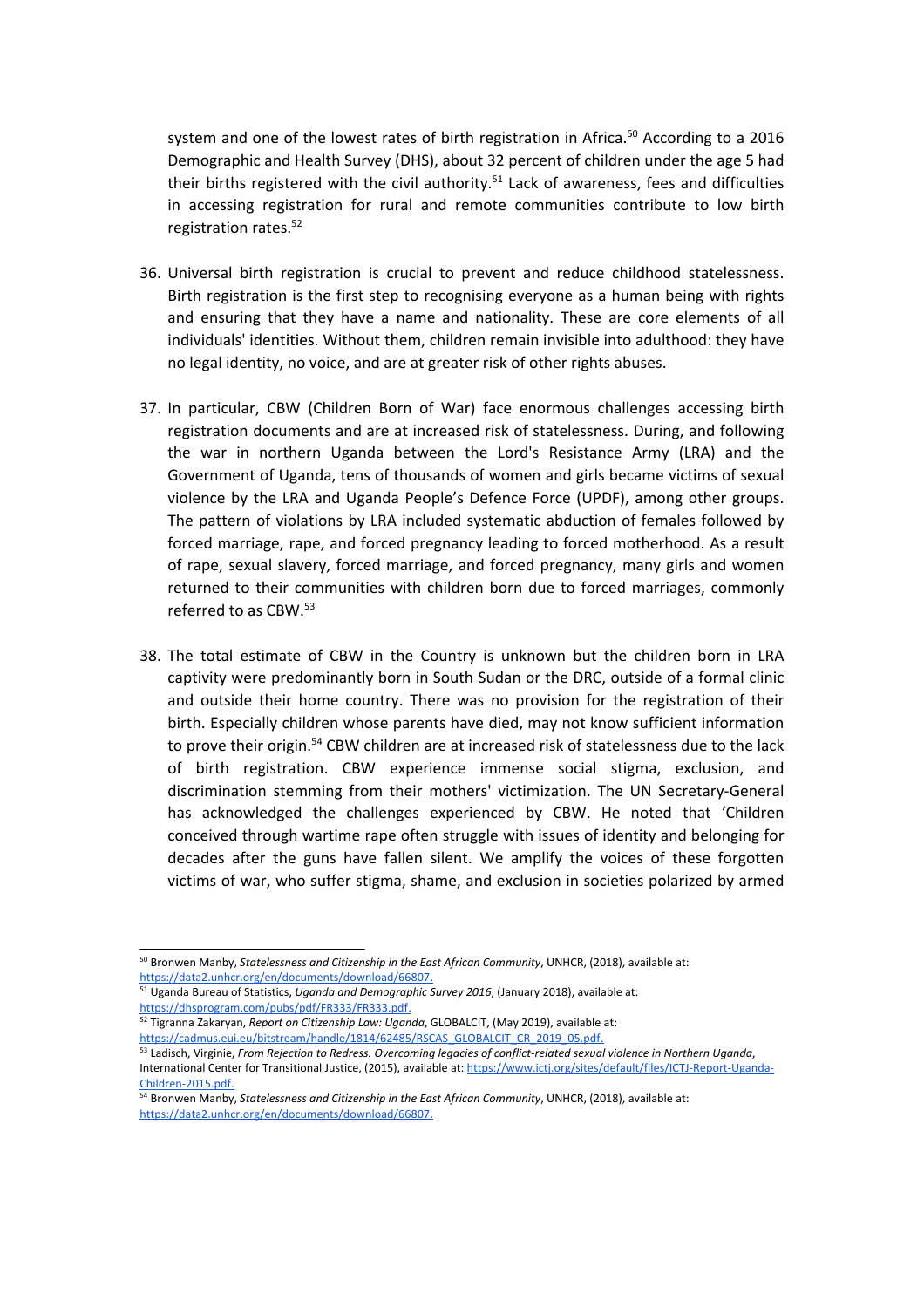conflict [...]' 55

- 39. A pilot study carried by the Justice Law and Order Sector (JLOS) in the Acholi sub-region on the birth registration of CBW revealed that an estimation of between 4000 to 6000 children was born in captivity as a result of forced marriages by the LRA rebels.<sup>56</sup> The study identified several challenges that impede CBW from accessing civil registration documents or national identity cards. These include the lack of information to satisfy the questions required to complete the registration. For instance, civil registration documents require the father'<sup>s</sup> name, which poses <sup>a</sup> challenge for children who do not know their father or identity.
- 40. The lack of birth certificates and civil registration documents has long-term impacts. It exposes the children to the risk of statelessness and limits their access to health care, their ability to enrol in school, or access other social benefits that require birth certificates. Victims of conflict-related sexual violence in northern Uganda reported to ICTJ that their children had been prevented from registering for their Primary (School) Leaving Examination because they lacked birth certificates. This ultimately jeopardizes the future of CBW. 57
- 41. In 2019, at <sup>a</sup> dialogue organised by ICTJ and the JLOS, the National Identification and Registration Authority (NIRA) undertook to review their birth and civil registration procedures to provide for specific measures and guidelines for documentation and registration of CBW.<sup>58</sup> However, the special procedures and registration guidelines are yet to be adopted. The National Transitional Justice Policy recognises CBW as <sup>a</sup> special category of victims that require specific interventions; however, the delay in implementing the policy leaves CBW at <sup>a</sup> heightened risk of human rights violations and denial of fundamental rights.

#### **ISSUE IV – Digital ID, access to rights, and statelessness**

<sup>&</sup>lt;sup>55</sup> UN Secretary-General's Message on International Day for the Elimination of Sexual Violence in Conflict, (June 2018), available at: [https://www.un.org/sg/en/content/sg/statement/2018-06-19/secretary-generals-message-international-day-elimination](https://www.un.org/sg/en/content/sg/statement/2018-06-19/secretary-generals-message-international-day-elimination-sexual)[sexual](https://www.un.org/sg/en/content/sg/statement/2018-06-19/secretary-generals-message-international-day-elimination-sexual).

<sup>&</sup>lt;sup>56</sup> Margaret Ajok, Pilot study on Birth Registration of Children Born of War in the Acholi Region, Justice Law and Order Sector, (2019).

<sup>&</sup>lt;sup>57</sup> Report of Roundtable Dialogue convened by JLOS, NIRA and the ICTJ on birth registration of children born of war, (July 2019), available on file.

<sup>&</sup>lt;sup>58</sup> Ibid.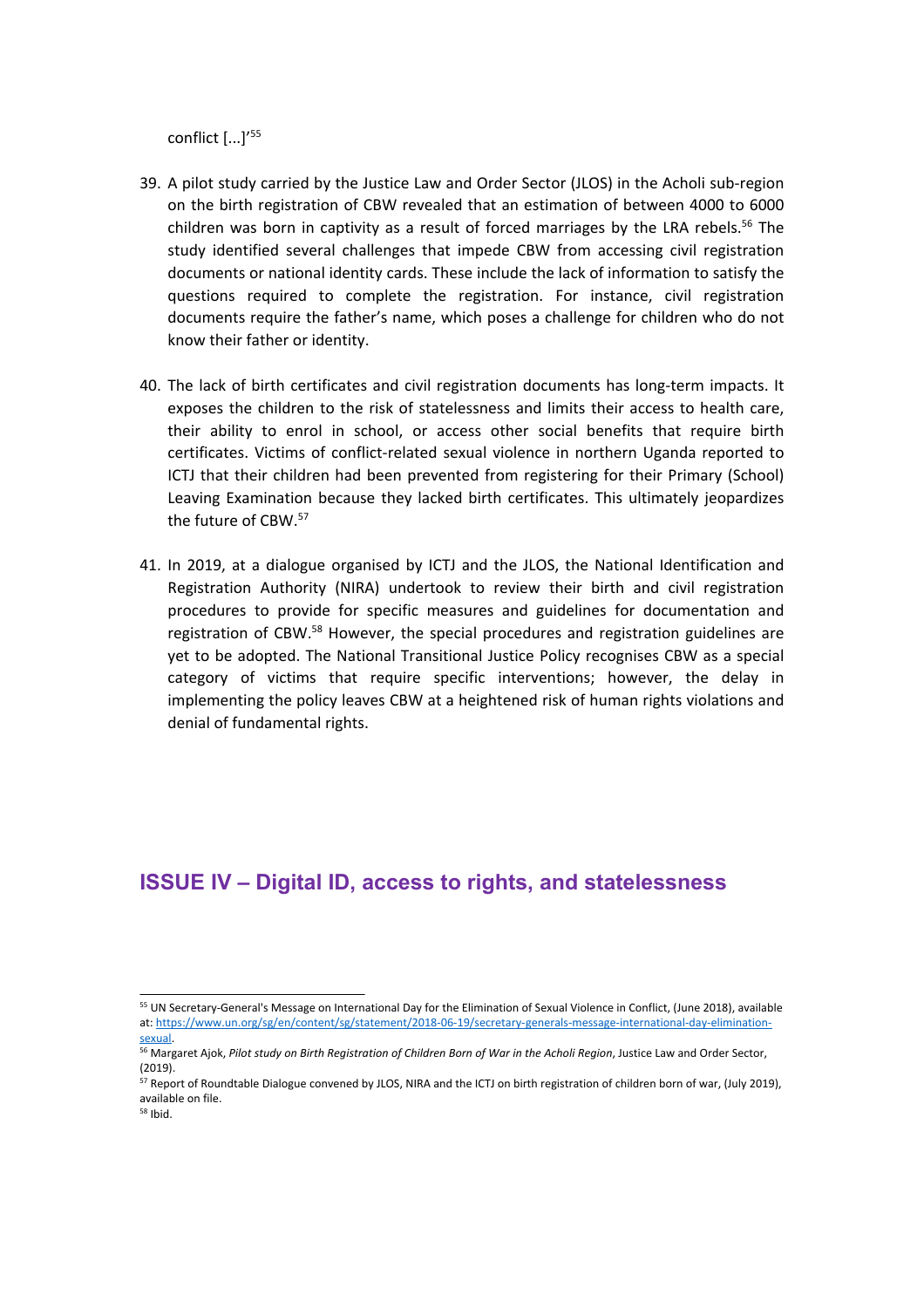- 42. Ndaga Muntu is Uganda'<sup>s</sup> national digital ID system. Designed to fulfil national security purposes, Ndaga Muntu has failed to foster social inclusion. 59 According to government data, whose reliability cannot be guaranteed, the Center for Human Rights and Global Justice has calculated that "between 23% and 33% of Uganda'<sup>s</sup> adult population has not yet received <sup>a</sup> National Identity Card (NIC)". Without <sup>a</sup> digital ID, the Ugandan identity of an individual can be questioned. The ID has also become the main evidence to prove Ugandan citizenship and <sup>a</sup> key to access basic human rights and services such as health and social security. Inability to obtain <sup>a</sup> digital ID can lead to <sup>a</sup> violation of multiple rights and is considered a form of 'social death', and' and can even result in actual death. $^{60}$
- 43. Inability to obtain Ndaga Muntu is particularly observed among women who consequently face barriers in accessing public health facilities and the elderly who cannot access social security as they cannot provide their date of birth and age. To date no special provisions have been put in place to assist women and older persons, especially those living in poverty, to acquire <sup>a</sup> Ndaga Muntu leading to <sup>a</sup> violation of their right to health and social security without discrimination.<sup>61</sup> Also, stateless people are barred from obtaining <sup>a</sup> digital ID.

#### **Recommendations**

- 44. Based on the above information, the co-submitting organisations urge reviewing States to make the following recommendations to Uganda:
	- I. Revise nationality laws to repeal ethnic discrimination in acquiring Ugandan nationality.
	- II. Ensure access to citizenship at birth to otherwise stateless children born on the territory, in particular those who are not members of named ethnic groups but have other forms of long-term connection to Uganda.
	- III. Revise nationality laws to repeal any form of discrimination against registered or naturalised citizens in the transmission of nationality to children.
	- IV. Amend the Registration of persons Act to exempt Children Born of War (CBW) from civil registration requirements that they cannot fulfil due to being born of wartime rape while in LRA captivity. These include names of both parents, clan, place of origin and birth certificates.

<sup>59</sup> Center for Human Rights and Global Justice, Initiative for Social and Economic Rights, and Unwanted Witness, *Chased Away* and Left to Die. How a National Security Approach to Uganda's National Digital ID Has Led to Wholesole Exclusion of Women *and Older Persons,* CHRGJ, (June 2021), page 8, available at: [https://chrgj.org/wp-content/uploads/2021/06/CHRGJ-Report-](https://chrgj.org/wp-content/uploads/2021/06/CHRGJ-Report-Chased-Away-and-Left-to-Die.pdf)[Chased-Away-and-Left-to-Die.pdf](https://chrgj.org/wp-content/uploads/2021/06/CHRGJ-Report-Chased-Away-and-Left-to-Die.pdf).

<sup>&</sup>lt;sup>60</sup> Ibid., page 11.

<sup>61</sup> Center for Human Rights and Global Justice,Initiative for Social and Economic Rights, and Unwanted Witness, *Chased Away* and Left to Die. How a National Security Approach to Uganda's National Digital ID Has Led to Wholesole Exclusion of Women *and Older Persons,* CHRGJ, (June 2021), page 62, available at: [https://chrgj.org/wp-content/uploads/2021/06/CHRGJ-Report-](https://chrgj.org/wp-content/uploads/2021/06/CHRGJ-Report-Chased-Away-and-Left-to-Die.pdf)[Chased-Away-and-Left-to-Die.pdf](https://chrgj.org/wp-content/uploads/2021/06/CHRGJ-Report-Chased-Away-and-Left-to-Die.pdf).